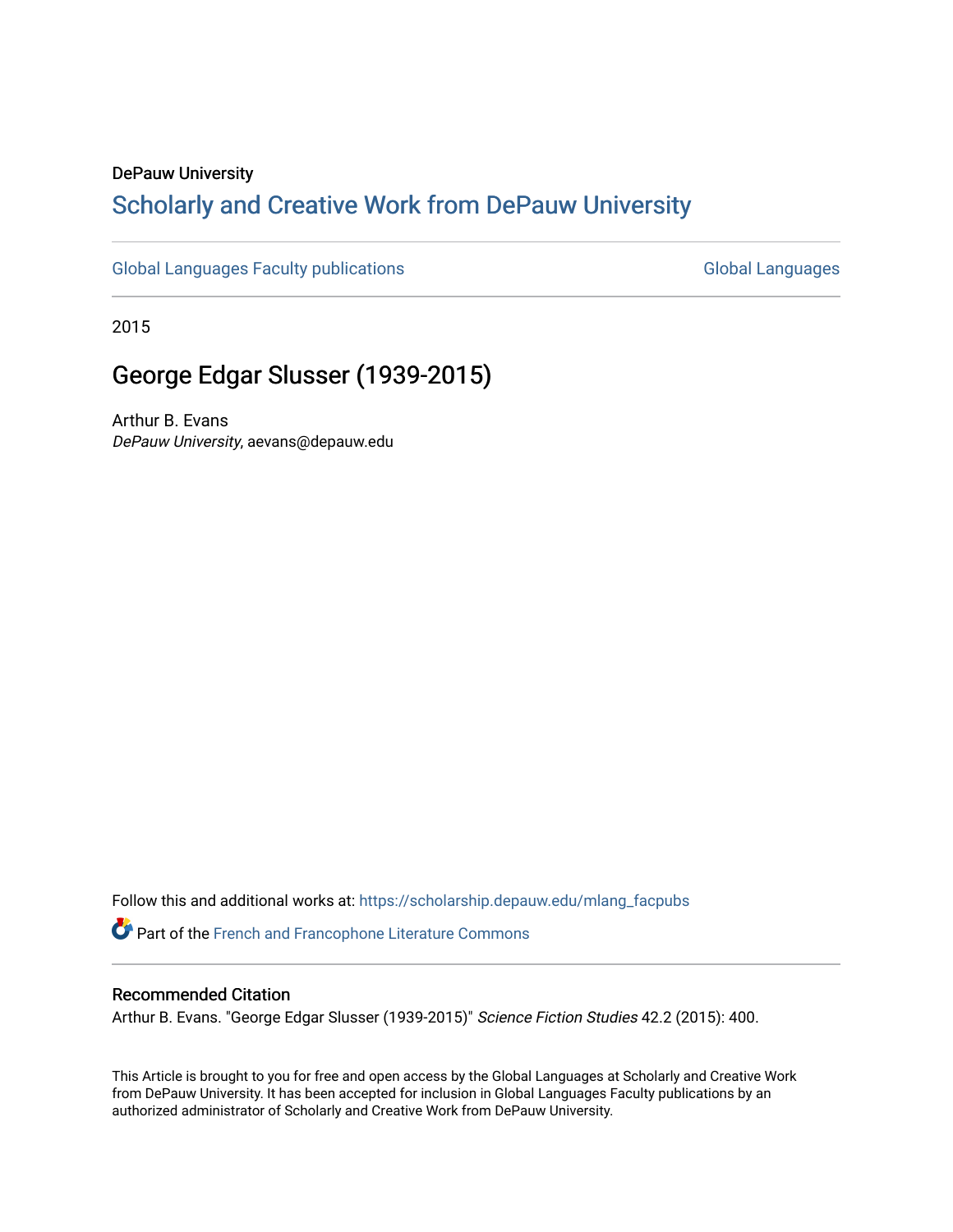## **[DePauw University](http://depauw.edu)**

[From the SelectedWorks of Arthur Bruce Evans](http://works.bepress.com/arthur_evans)

July 2015

# George Edgar Slusser (1939-2015)

[Contact](http://works.bepress.com/arthur_evans/contact.html) Author [Start Your Own](http://works.bepress.com/cgi/sw_user_setup.cgi) **SelectedWorks** Notify Me [of New Work](http://works.bepress.com/arthur_evans)



Available at: [http://works.bepress.com/arthur\\_evans/173](http://works.bepress.com/arthur_evans/173)